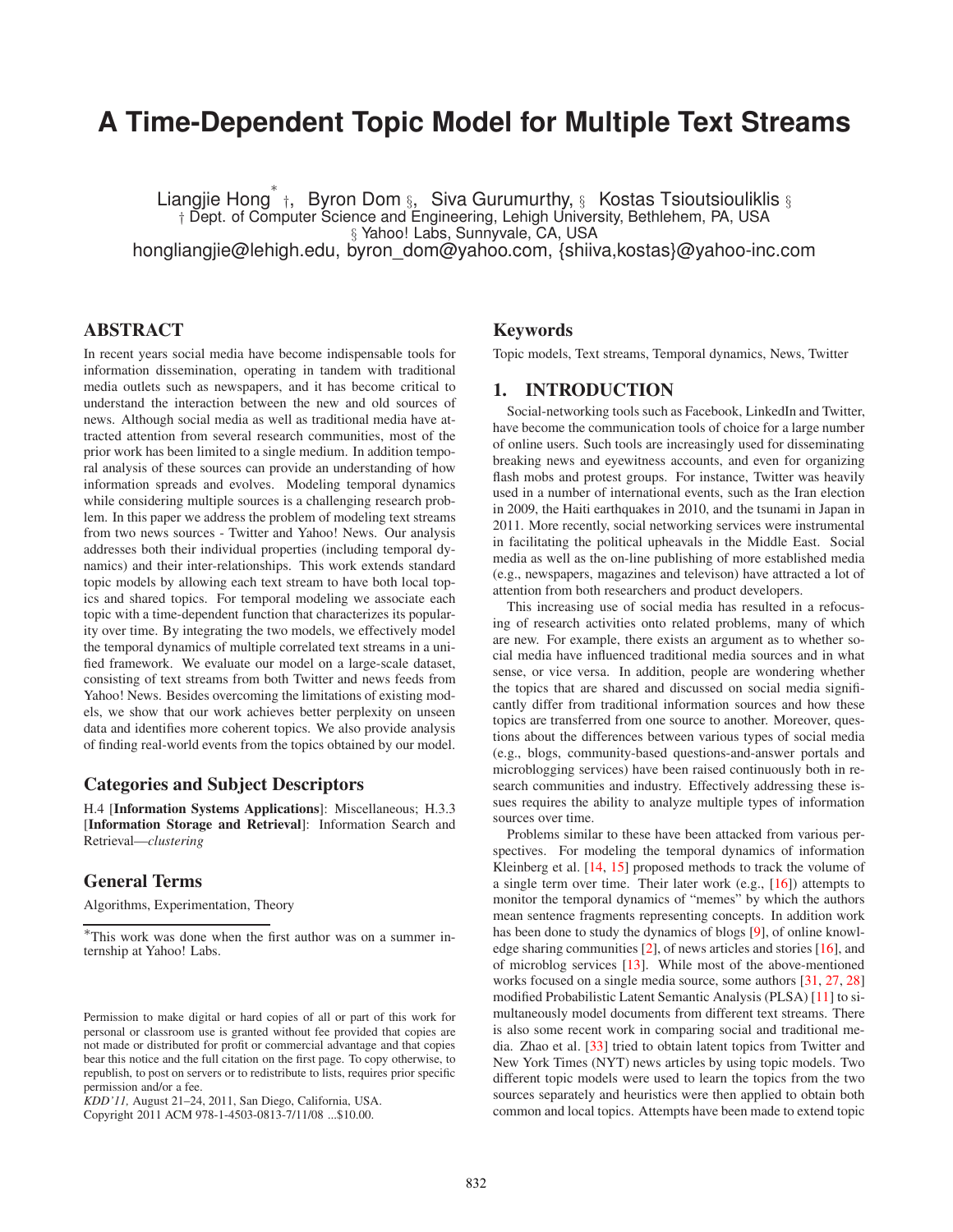models to incorporate temporal dynamics and topic evolution (e.g., [\[4,](#page-8-11) [26\]](#page-8-12)). In addition to research projects, commercial products also provide tools to search and browse the dynamics of queries<sup>1</sup>, news articles and web traffic<sup>[2](#page-1-1)</sup>, and microblogging updates<sup>3</sup>.

While existing research offers different methods to monitor and track correlated information sources over time, many of the proposed approaches suffer from significant drawbacks. For instance most of the work on tracking information sources primarily focuses on only one type of source. Given the multiplicity of media channels however, it is potentially more useful to understand multiple information sources simultaneously. Also, tracking a single word or a meme can be quite limiting. Further, most models that consider multiple text collections either have model parameters requiring manual adjustment or have theoretical limitations (see our discussion in Section [2\)](#page-1-3). In addition temporal factors are either not incorporated in the models or are heuristically embedded. For temporal topic models most approaches adopt a Markovian assumption that may not be suitable for social media. Indeed, none of them utilize recent research findings of temporal variations of information in social media  $[16, 30]$  $[16, 30]$  $[16, 30]$ .

In this paper we address the problem of modeling multiple text streams, including their temporal dynamics, in a principled manner. Our work builds on recent work in both information dynamics and topic models. More specifically, we extend topic models by allowing each text stream to have both local and shared topics. For temporal modeling, we associate each topic with a time-dependent function that characterizes its popularity over time. By combining the two models, we effectively model temporal dynamics of multiple correlated text streams in a unified framework. To summarize the contributions of this paper, the work we describe includes:

- a topic model that discovers common and uncommon topics from multiple text collections
- a temporal model that characterizes the dynamic of topics over time
- a simple and potentially scalable algorithm for mining temporal topics
- interesting results from Yahoo! News and Twitter obtained by applying our model.

The remainder of this paper is organized as follows. Section [2](#page-1-3) provides the background and related work. In Section [3](#page-1-4) and Section [4,](#page-2-0) we discuss our model in detail. Section [5](#page-4-0) provides experimental results on real-world datasets. We conclude our paper with Section [6,](#page-7-0) which discusses both conclusions and future work.

# <span id="page-1-3"></span>2. RELATED WORK

Mining common topics and their temporal dynamics from multiple text streams can be loosely decomposed into the two independent tasks of (1) recovering topics and (2) characterizing their temporal dynamics. We review these two lines of related work.

Based on PLSA, Wang et al. [\[27\]](#page-8-7) introduced an observed-timestamp variable into the generative model to incorporate temporal dynamics. In addition several heuristics were applied to smooth topics in consecutive time periods. Later, Wang et al. [\[28\]](#page-8-8) followed a similar idea and used an artificial time-synchronization optimization process in their model to re-organize the time stamps of all documents so that documents with the same time stamp would

share similar topics. We argue that the constraint imposed by this synchronization is unrealistic. Note that these two papers do not differentiate between common topics and topics that only occur in a single text stream. Moreover, since both models are based on PLSA, they have the tendency to overfit the data. Furthermore, both models are not well-defined generative models [\[5\]](#page-8-14) and no assumptions on how topic distributions and per-document topic-proportion distributions change over time were made in these models. In a recent paper, Zhang et al. [\[32\]](#page-8-15), in addressing the same problem, proposed a non-parametric model in which a Markovian assumption is made regarding the temporal dynamics of document-topic distributions. As mentioned in the previous section, however, according to recent results on information propagation and temporal variations [\[16,](#page-8-2) [30\]](#page-8-13), this assumption may not be appropriate for social media.

Independent of temporal factors, two basic approaches to topic discovery from correlated text streams exist in the topic modeling literature. Zhai et al. [\[31\]](#page-8-6) proposed two variants of the same idea to tackle the problem of modeling multiple text streams. One variant assumes that each document in a text stream is generated by a background language model and a set of topics. Both the background language model and topics are multinomial distributions over words shared across multiple text streams. Since they are shared across all streams, common topics are difficult to identify. The second variant also assumes that each document in a text stream is generated by a background language model and a set of topics. Once a term is chosen to be generated by topics, a topic index is first selected followed by a second-level decision regarding whether the word is generated by a common or a local topic. The model can then explicitly handle common and local topics among multiple streams. Common and local topics are aligned under the same set of indices however, forcing the total number of topics to be the same for all streams. In addition the background language is the same across all text streams, which is too inflexible for the joint modeling of disparate sources such as Twitter and Yahoo! News. Also, per-document topic-proportion parameters must be manually tuned in experiments, which is impractical for real applications. The first variant inspired models introduced in [\[27,](#page-8-7) [28\]](#page-8-8) and the second variant was extended to a fully Bayesian formulation by Paul et al. [\[22,](#page-8-16) [23\]](#page-8-17), in which the topic proportion parameters were automatically estimated from the inference algorithm but local topics among different text streams were forcibly put under the same set of indices. It is therefore possible that unrelated topics will be brought together under the same topic index due to this constraint.

We briefly review some of the recent extensive work on modeling temporal dynamics in topic models. Early work on incorporating temporal evolution usually made a Markovian assumption by using either a state-space model (e.g., [\[4,](#page-8-11) [25\]](#page-8-18)) or a linear model (e.g., [\[24\]](#page-8-19)). Besides the Markovian assumption, Wang et al. [\[26\]](#page-8-12) introduced a beta distribution over timestamps using a non-Markovian topic model. Nallapati et al. [\[20\]](#page-8-20) and Iwata et al. [\[12\]](#page-8-21) focused on the problem of modeling topics spread on a timeline with multiple resolutions, namely how topics are organized in a hierarchy and how they evolve over time. Ahmed and Xing [\[1\]](#page-7-1) proposed a nonparametric model to address the birth and death of topics over a timeline using a Markovian assumption. The datasets used in these papers are several orders of magnitude smaller than the one we used in this paper.

# <span id="page-1-4"></span>3. CORRELATED TEXT STREAMS

# 3.1 Model Description

Our correlated-text-stream model (Collection Model) is an extension of Latent Dirichlet Allocation [\[5\]](#page-8-14) (LDA). In our

<sup>1</sup> http://www.google.com/insights/search/

<span id="page-1-0"></span><sup>2</sup> http://www.google.com/trends

<span id="page-1-2"></span><span id="page-1-1"></span><sup>3</sup> http://www.google.com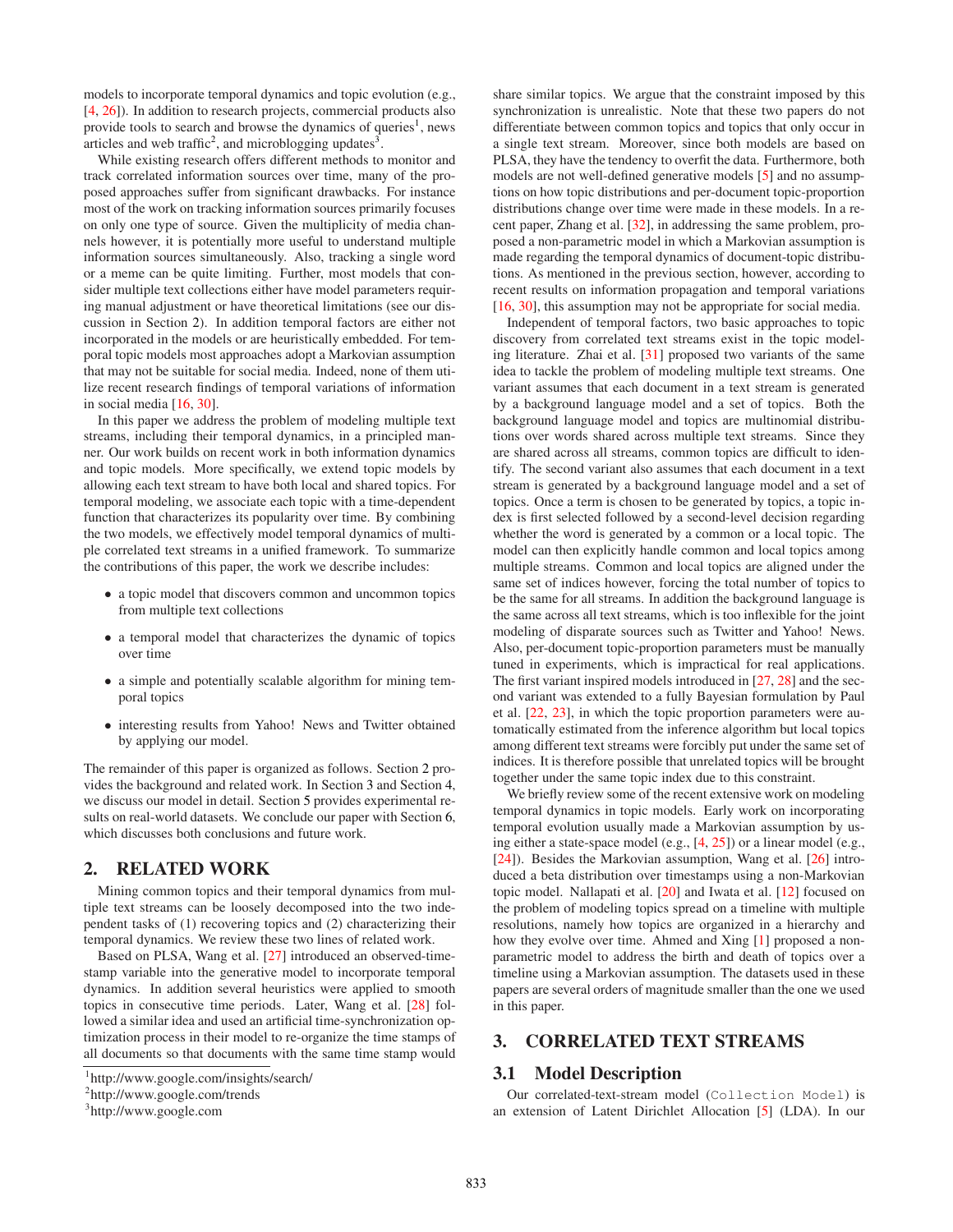Collection Model, we have a set  $S$  of  $n$  text streams. Associated with each stream  $s \in S$  is a set  $T_s$  of *local* topics and associated with all streams is a set  $T_c$  of *common* topics. Thus the total number of topics in the model is  $(\sum_s |T_s|) + |T_c|$ . As in LDA, each topic  $k$  is defined as a multinomial distribution over a fixed vocabulary V, denoted as  $\phi_k$ . Local topics  $\phi^{(s)}$  are drawn from stream-dependent Dirichlet distributions  $Dir(\beta^{(c)})$  while common<br>tonics  $\phi^{(c)}$  are drawn from a stream independent Dirichlet distri topics  $\phi^{(c)}$  are drawn from a stream-independent Dirichlet distribution  $\text{Dir}(\beta^{(c)})$ . Each document d in a stream s, has an associ-<br>sted Barmoulli distribution with parameter  $n_e = \text{Beta}(\mathbf{a}^{(s)}, \mathbf{a}^{(c)})$ . ated Bernoulli distribution with parameter  $\eta_{d,s} \sim \text{Beta}(\gamma_s^{(s)}, \gamma_s^{(c)})$ , indicating how likely the document is to choose local rather than common topics. For convenience we let  $\eta_{d,c}$  (where  $\eta_{d,c}$  =  $1 - \eta_{d,s}$ ) represent how likely a document d is to choose com-<br>mon topics. The random variable  $x_{d,i} \sim \text{Bernoulli}(\eta_{d,s})$  takes on mon topics. The random variable  $x_{d,i} \sim \text{Bernoulli}(\eta_{d,s})$  takes on one of the two values "local" or "common" for each word position  $i$  in document  $d$ . In addition, each document has two multinomial distributions with parameter vectors  $\theta_d^{(s)} \sim \text{Dir}(\alpha_s)$  and  $\theta_d^{(c)}$  $\theta_d^{(c)} \sim \text{Dir}(\alpha_c)$  over  $T_s$  and  $T_c$  respectively, where  $\alpha_s$  and  $\alpha_c$ <br>represent the two Dirichlet parameter vectors. The document genrepresent the two Dirichlet parameter vectors. The document generation process associated with this model is as follows:

- 1. For all common topics  $T_c$ , draw  $\phi^{(c)} \sim \text{Dir}(\beta^{(c)})$
- 2. For a particular stream s
	- (a) For all local topics  $T_s$ , draw  $\phi^{(s)} \sim \text{Dir}(\beta^{(s)})$
	- (b) For each document  $d$  in  $s$ 
		- i. Draw Bernoulli parameter  $\eta_{s,d} \sim \text{Beta}(\gamma_s^{(s)}, \gamma_s^{(c)})$
		- ii. Draw  $\theta_d^{(s)} \sim \text{Dir}(\alpha_s)$
		- iii. Draw  $\theta_d^{(c)} \sim \text{Dir}(\alpha_c)$ For each word position  $i$  in document  $d$ A. Draw  $x_{di} \sim \text{Bernoulli}(\eta_{s,d})$ 
			- B. Draw a topic  $z_{di} \sim \text{Multinomial}(\theta_d^{(x_{di})})$
			- C. Draw a word  $w_{di}$  ∼ Multinomial  $(\phi_{z_{di}}^{(x_{di})})$

# 3.2 Inference via Collapsed Gibbs Sampling

In order to estimate the hidden parameters in the model, we apply collapsed Gibbs sampling using the following updating rules:

$$
p(x_{di} = s, z_{di} = t) \propto
$$
  
\n
$$
\frac{c_{d,s-i} + \gamma_s^{(s)}}{N_d + \gamma_s^{(s)} + \gamma_s^{(c)} - 1} \frac{m_{d,z-i} + \alpha_z}{\sum_{z \in T_s} m_{d,z-i} + \alpha_z} \frac{n_{z,w-i} + \beta_w^{(s)}}{\sum_w^{V} n_{z,w-i} + \beta_w^{(s)}}
$$
  
\n
$$
p(x_{di} = c, z_{di} = t) \propto
$$
  
\n
$$
\frac{c_{d,c-i} + \gamma_s^{(c)}}{N_d + \gamma_s^{(s)} + \gamma_s^{(c)} - 1} \frac{m_{d,z-i} + \alpha_z}{\sum_{z \in T_c} m_{d,z-i} + \alpha_z} \frac{n_{z,w-i} + \beta_w^{(c)}}{\sum_w^{V} n_{z,w-i} + \beta_w^{(c)}}
$$
  
\n(1)

where  $c_{d,s-i}$  is the number of words in document d assigned to local topics (excluding  $w_{di}$ ),  $m_{d,z-i}$  is the number of words in document  $d$  assigned to topic  $z$  (excluding the current one) and  $n_{z,w-i}$  is the number of occurrences of term w assigned to topic  $z$  (excluding the current one). By using the samples from Gibbs sampling, parameters  $\{\theta_d^{(s)}, \theta_d^{(c)}\}$ ,  $\{\phi_s, \phi_c\}$  and  $\{\eta_{d,s}, \eta_{d,c}\}$  can be effectively estimated as follows:

$$
\theta_{d,z}^{(x)} = \frac{m_{d,z} + \alpha_z}{\sum_{z \in T_x} m_{d,z} + \alpha_z} \quad , \ x \in \{s, c\}
$$
 (2)

$$
\phi_{z,w}^{(x)} = \frac{n_{z,w} + \beta_w}{\sum_{z \in T_x} n_{z,w} + \beta_w}, \ x \in \{s, c\}
$$
 (3)

$$
\eta_{d,x} = \frac{c_{d,x} + \gamma_s^{(x)}}{N_d + \gamma_s^{(s)} + \gamma_s^{(c)}} \quad , \ x \in \{s, c\} \tag{4}
$$



<span id="page-2-1"></span>Figure 1: This figure shows the total volume (term instance counts) of Twitter and Yahoo! News as functions of time over the first 120 hours (GMT) of May 2010.

The formalism of our model resembles in spirit that of Chemudugunta et al. [\[6\]](#page-8-22) where each term is "split" into corpuslevel "background" topics, document-level "special" topics and normal topics. However, their work is only for a single corpus while our model fits multiple collections. Hyper-parameters like  $\beta$ ,  $\alpha$  and  $\gamma$  can be estimated using standard methods introduced by Minka [\[19\]](#page-8-23).

# <span id="page-2-0"></span>4. MODELING TEMPORAL DYNAMICS

### <span id="page-2-7"></span>4.1 Temporal Dynamics for Topics

In this section we review a temporal model for news articles, introduced in [\[16\]](#page-8-2) and present an alternate derivation. Before proceeding however, it bears pointing out that, as stated in [\[16\]](#page-8-2), "rigorous analysis of the proposed model appears to be quite complex." The referred-to model embodies two driving forces for news-article publishing which the authors refer to as *imitation* and *recency*. The authors assert that this pair constitutes a minimum set for the purpose of explaining the temporal dynamics  $n(t)$  of news-article publishing, but that the real situation is undoubtedly more complicated. We agree that there are factors beyond just these two. For example consider the Twitter and Yahoo! News total-volume data plotted in Figure [1.](#page-2-1) Note the enormous surge in the volume of news articles beginning after the Kentucky Derby<sup>4</sup>, the premier American thoroughbred-horse race, and continuing for several hours. This clearly demonstrates significant elasticity in the volume capacity of the various sources contributing to Yahoo! News.

<span id="page-2-5"></span>We start by assuming the following setting, which is a response that looks like a *proportional controller*[5](#page-2-3) except that the "control point"  $n_{\text{max}}$  is not a constant.

<span id="page-2-4"></span>
$$
\frac{dn}{dt} = \lambda [n_{\text{max}} - n(t)], \qquad (5)
$$

where  $n_{\text{max}}$  is a function of both t and n. The form [\(5\)](#page-2-4) captures the *saturation* effect mentioned above. The saturation value  $n_{\text{max}}$ varies with both  $n$  and  $t$ , however. We assume that it is the product of a term  $(\zeta n(t))$  embodying the *imitation* effect mentioned above and a term  $(\nu t^{-1})$  embodying the *recency* effect, where  $\zeta$  and  $\nu$ are adjustable parameters. Substituting the resulting expression for  $n_{\text{max}}$  into [\(5\)](#page-2-4), we obtain:

<span id="page-2-6"></span>
$$
\frac{dn}{dt} = \lambda n(t) \left[ \zeta \nu t^{-1} - 1 \right] \tag{6}
$$

<span id="page-2-3"></span><span id="page-2-2"></span>4 [http://en.wikipedia.org/wiki/Kentucky\\_Derby](http://en.wikipedia.org/wiki/Kentucky_Derby) 5 See [http://en.wikipedia.org/wiki/Proportional\\_control](http://en.wikipedia.org/wiki/Proportional_control).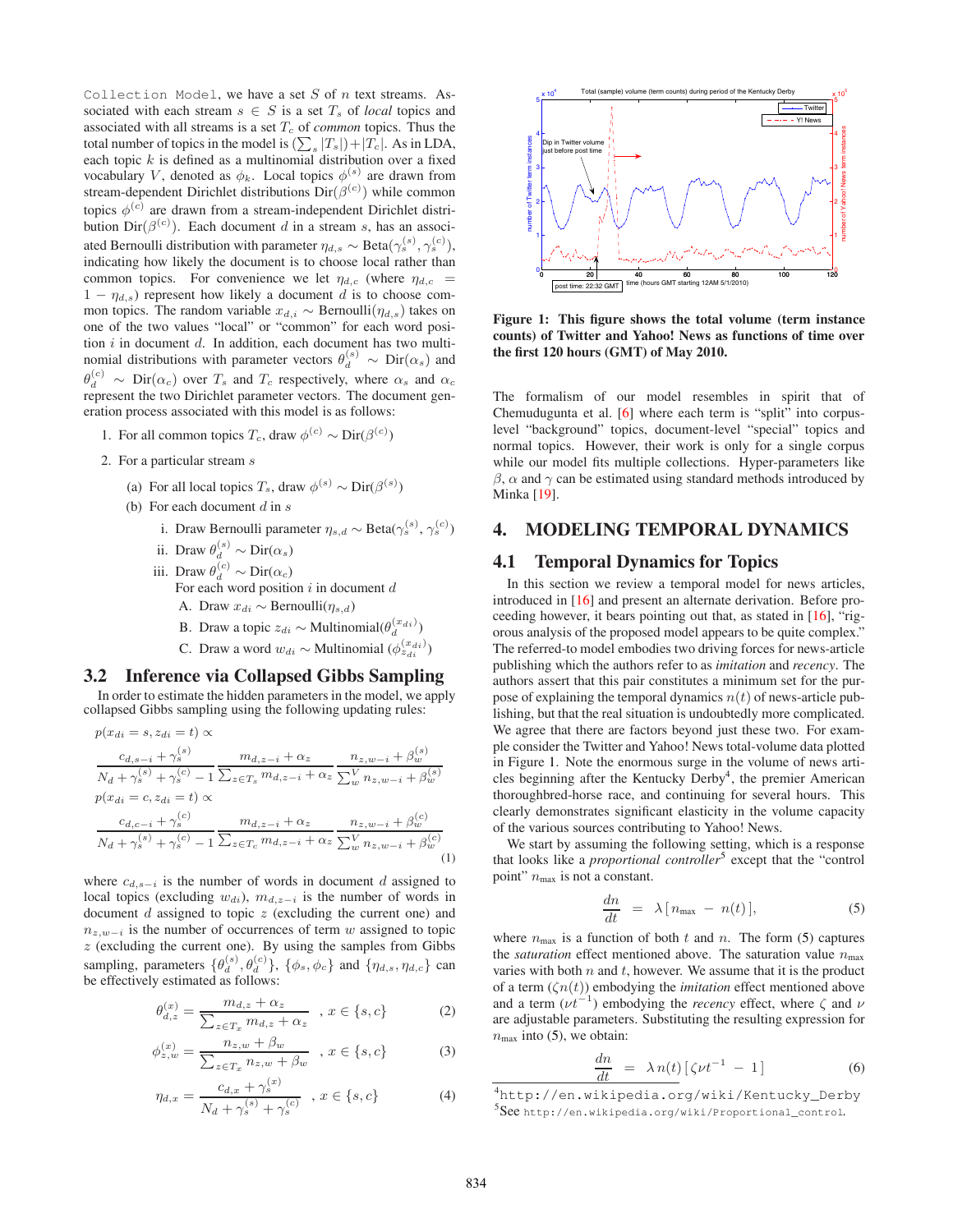#### <span id="page-3-6"></span>Figure 2: Overall Algorithm

Initialize Gibbs Sampler while Not Converging do

E-step

For all documents in all text streams, update topic assignments using [\(1\)](#page-2-5)

M-step

Update  $\alpha$ ,  $\beta$  and  $\gamma$  values through the method introduced in [\[19\]](#page-8-23)

- for Each local and common topic do
	- 1) Fit gaussian function to  $\alpha$  values
	- 2) Fit "temporal gamma" function by using the parameters from the previous step
	- 3) Re-calculate  $\alpha$  values for topic k by using fitted function

end for end while

Next we solve this differential equation, assuming that the event occurs at  $t = 0$  for convenience. For an event occurring at time  $t_0$ let  $t \to t - t_0$ . We must also ensure that our solution satisfies the following boundary conditions.

<span id="page-3-2"></span><span id="page-3-1"></span>
$$
1. \, n(t) = 0 \text{ for } t \leq 0.
$$

- <span id="page-3-3"></span>2.  $n(t) > 0$  for  $t > 0$ .
- 3.  $n(t) \rightarrow 0$  as  $t \rightarrow \infty$ .

The solution of [\(6\)](#page-2-6) proceeds in the following steps.

<span id="page-3-0"></span>
$$
\frac{1}{n}\frac{dn}{dt} = \lambda[\zeta\nu t^{-1} - 1],
$$
\n
$$
\int_{1}^{t} \frac{1}{n}\frac{dn}{dt}dt = \lambda\zeta\nu \int_{1}^{t} t^{-1}dt - \lambda \int_{1}^{t} dt,
$$
\n
$$
\ln n(t) = \ln n(t-1) + \lambda\zeta\nu \ln t - \lambda t + \lambda,
$$
\n
$$
\ln n(t) = \ln A + q \ln t - \lambda t,
$$
\n
$$
n(t) = At^{q} e^{-\lambda t},
$$
\n(7)

where  $A := n(t = 1) e^{\lambda}$  and  $q := \lambda \zeta \nu$ . Next we apply our boundary conditions to the solution given in [\(7\)](#page-3-0). First, to enforce condition [1](#page-3-1) we multiply the solution of [\(7\)](#page-3-0) by the Heaviside unit step function  $u(t)$ , which equals 0 for  $t < 0$  and 1 for  $t > 0$ . Thus, we have

<span id="page-3-4"></span>
$$
n(t) = u(t) A t^q e^{-\lambda t}.
$$
 (8)

Condition [2](#page-3-2) requires that  $A > 0$  and Condition [3](#page-3-3) requires that  $\lambda > 0$ . The form of [\(8\)](#page-3-4) has been demonstrated to capture spikes of news articles and social-media blogs [\[16,](#page-8-2) [30\]](#page-8-13).

### <span id="page-3-8"></span>4.2 Incorporating Temporal Dynamics

In this section we describe how to incorporate the temporal model described above into our Collection Model and then introduce the inference approach to estimate the parameters in the model. We assume that the temporal dynamics of each topic are independent of each other. In other words, the popularity of one topic does not affect that of the other topics. We realize that this is a simplified assumption. The basic intuition behind embeding temporal dynamics into the model is to allow certain topics to have a higher probability of being selected. For example, during the Soccer World Cup in June and July of 2010, news articles and Twitter messages may naturally be more likely to talk about the World Cup, rather than politics. We encode this notion by associating the Dirichlet parameters for each topic with a time-dependent function. This function governs the variation of those parameters and thus indirectly controls the popularity of the associated topics. More specifically, for all common topics (with parameters  $\alpha_c$ ) and local

topics (with parameters  $\alpha_s$ ), we let each dimension  $\alpha_k$  in Dirichlet parameters  $\alpha$  to be associated with the following time-dependent function.

<span id="page-3-5"></span>
$$
\alpha_k(t) = f_k(t) = A_k t^{q_k} e^{-\lambda_k t}
$$
\n(9)

where  $f_k(t)$  is the temporal model described in Section [4.1.](#page-2-7) However, if we naïvely associate  $\alpha_k$  with  $f_k$ , the model may face difficult problems since the temporal model unrealistically assumes that the starting point of the time  $t$  for all topics is time stamp  $0$ . In other words, different topics should have different starting times  $t_0$ . Thus, we modify it into the following form:

$$
f_k(t) = C_k + u(t - t_0^k)(A_k|t - t_0^k|^{q_k} \exp(-\lambda_k|t - t_0^k|))
$$
 (10)

where  $t_0$  is the starting time stamp of the topic,  $A_k$  controls the height of the prior knowledge,  $q_k$  indicates how quickly the topic would rise to the peak,  $\lambda_k$  controls the rate of decay and  $C_k$  is the "noise" level of the topic. We refer to the right hand side of [\(10\)](#page-3-5) as the "temporal gamma function".

The absolute-value function guarantees that the time-dependent part is only active when t is larger than  $t_0$ . Additionally,  $u(t - t_0)$ is a step function that is 1 for  $t \geq t_0$  and 0 otherwise. In our implementation, a "soft" version of the step function as  $u(t - t_0^{(k)})$  $1/(1 + \exp(-(t - t_0^{(k)}))$  is used. Intuitively, this equation states<br>that the prior knowledge of each topic is fixed over time (by the that the prior knowledge of each topic is fixed over time (by the "noise" level  $C_k$ ) until a starting point  $t_0$  and from that point on it follows a temporal gamma function controlled by three parameters,  $A_k$ ,  $q_k$  and  $\lambda_k$ . The crux of the problem is to estimate the values of these five parameters from the data.

The absolute-value function and the parameter  $t_0$  in [\(10\)](#page-3-5) present challenges to model fitting (parameter estimation). To address this, rather than directly fitting  $f_k(t)$ , we use the following heuristic similar to that used in [\[18\]](#page-8-24). We first fit the following Gaussian function:

<span id="page-3-7"></span>
$$
\alpha_k(t) \approx g_k(t) = C'_k + A'_k \exp(-(t - \mu_k)^2 / 2\sigma_k^2), \qquad (11)
$$

where  $\mu_k$  is the mean and  $\sigma_k^2$  is the variance. The resulting parameter values are then used to obtain initial parameter values for fitting the temporal gamma function of [\(10\)](#page-3-5). This Gaussian function is straightforward to fit and its symmetric form allows us to obtain  $t_0$ easily. We set the initial values of  $C_k$  and  $A_k$  in [\(10\)](#page-3-5) to those obtained by fitting the Gaussian function and we fix  $t_0^{(k)} = \mu_k - \sigma_k$ .<br>This process simplifies our inference algorithm. Note that the This process simplifies our inference algorithm. Note that the Gaussian approximation is only used to find initial values of the parameters including  $t_0$ . In our later experiments we find that this approximation gives reasonable initial values.

The outline of our inference algorithm is shown in Figure [2.](#page-3-6) Overall, we incorporate the functional optimization problem with Gibbs sampling into a stochastic EM framework (e.g., similar to [\[7\]](#page-8-25)). In the E-step we gather topic assignments and useful counts by Gibbs sampling through [\(1\)](#page-2-5). In the M-step we optimize the proposed objective functions to obtain the updated hyper-parameters for the next iteration. More specifically, the first step is to estimate the Dirichlet parameters  $\alpha$  from counts obtained from Gibbs Sampling. This can be done in several ways [\[19\]](#page-8-23). We use Newton's method in this step. The second step is to use these  $\alpha$  values to fit the Gaussian function [\(11\)](#page-3-7) and then, using the parameters from the fitted Gaussian function as initial values, to fit our temporal gamma function [\(10\)](#page-3-5). For both problems we minimize the following objective functions:

$$
\operatorname*{argmin}_{g_k} G_k = \frac{1}{2} \sum_{t} \Big( \alpha_k(t) - g_k(t) \Big)^2 \tag{12}
$$

$$
\operatorname*{argmin}_{\mathbf{f}_{\mathbf{k}}} F_k = \frac{1}{2} \sum_{t} \Big( \alpha_k(t) - f_k(t) \Big)^2 \tag{13}
$$

ź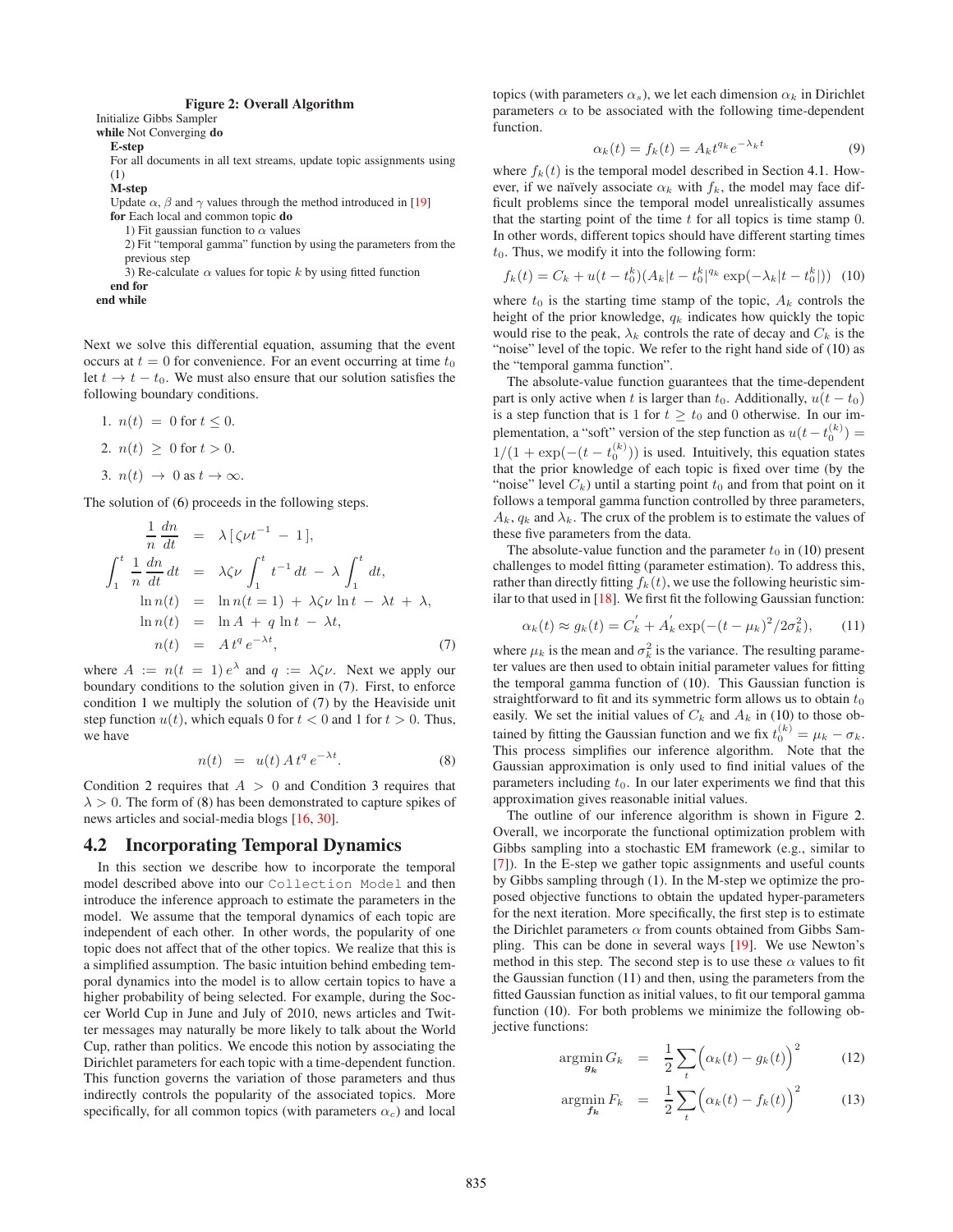

<span id="page-4-1"></span>Figure 3: Perplexity Comparison Between Multiple Models. Left-hand plot: random 80%/20% train/test split; Right-hand plot: past/future 20-days/10-days train/test split.

We use the L-BFGS algorithm[\[17\]](#page-8-26) implemented in GNU/GSL Library[\[8\]](#page-8-27), which only requires the first-order gradients to obtain the optimal values for the parameters in both functions. Note that the method proposed here is potentially scaleable to very large datasets. For example LDA-style Gibbs sampling has been scaled to very large dataset sizes by [\[21\]](#page-8-28), which is particularly useful for our Estep. For our M-step a stochastic gradient descent can be used instead of the usual Newton's method. We denote the whole algorithm as the Temporal Collection model.

### <span id="page-4-0"></span>5. EVALUATION

We utilize a real-world dataset consisting of Yahoo! News and Twitter messages from May 2010 to evaluate our method. Since the original dataset is quite large, we sample news articles and Tweets proportional to the total volume of each hour in May, resulting in 233,488 news articles and 1,736,350 Twitter messages in total. We use each hour as a time unit, which starts from 0, the first hour of May 1, 2010 to 720, the last hour of May 30, 2010. All the experiments are based on this dataset. The models used are (1) Latent Dirichlet Allocation (LDA), (2) Correlated Stream Model (Collection), introduced in Section [3,](#page-1-4) (3) Temporal Dynamics Topic Model (Temporal), introduced in Section [4.2](#page-3-8) but ignoring multiple collection effects, and (4) Correlated Collection Model with Temporal Dynamics (Temporal Collection), introduced in Section [4.2.](#page-3-8) For Collection and Temporal Collection, we set the number of common topics to 20  $\sim$  50 (depending on the total number of topics) and equally divide the remaining topics into all other streams, as local topics. We do not compare with other similar methods because Collection and Temporal Collection can essentially represent the two major directions of previous work discussed in Section [2.](#page-1-3)

### 5.1 Perplexity Evaluation

Following common practice for comparing topic models, we use *perplexity* of the held-out test data as our goodness-of-fit measure. Perplexity is defined as  $\exp(-\theta)$  $\frac{\sum_{d=1}^{D} \sum_{i=1}^{N_d} \log p(w_{d,i} | \mathbf{M})}{\sum_{d=1}^{D} N_d}$  where  $w_{d,i}$  represents the i<sup>th</sup> term in document d, M is the model and  $N_d$  is the number of words in document d. First, we randomly sample 80% of the data as the training data and use the remaining 20% as the test data. Although this is a common evaluation procedure for topic models, it may not reflect real-world scenarios for temporal text collections because it may give additional undesirable advantages to models knowing the "future." All models are trained on the same training set and evaluated using the same test set. In the training phase we obtain topic distributions  $\phi$  and all other hyper-parameters. In the testing phase we fix them and perform 100 Gibbs-sampling iterations for each document in the test set, obtaining  $\theta_d$ . Using these newly estimated  $\theta_d$ , we calculate  $p(w_{d,i}|M) = \sum_{k=1}^{K} \phi_{k,w} \theta_{d,k}$  and then compute perplexity. The re-<br>sult is shown on the left-hand side in Figure 3. The second setting sult is shown on the left-hand side in Figure [3.](#page-4-1) The second setting we choose is closer to real-world scenarios. We train all models on the first 20 days in May and test the perplexity on the remaining 10 days, shown on the right-hand side in Figure [3.](#page-4-1) As is evident in the figure, the perplexity exhibits a minimum with respect to the number of topics in both settings. As the number of topics is increased beyond that minimum, overfitting appears to set in, as was also ob-served in [\[10\]](#page-8-29). For both settings Temporal Collection significantly outperforms the others.

### 5.2 Common Topics and Local Topics

Here we manually compare the topics obtained by Temporal Collection and by LDA to determine which topics are meaningful and to see if any interesting patterns are discovered by the model. As we described previously, the advantage of Temporal Collection is to identify common topics among multiple text collections in a principled manner. Since LDA does not provide any mechanism for retrieving common topics explicitly, we use the following heuristic ranking method to indicate the prevalence of a topic T on both News and Twitter:  $\frac{1}{2} \left[ \frac{n(z_T,News)}{\sum_{T'} n(z_{T'},News)} + \cdots \right]$  $\frac{n(z_T, \text{Twitter})}{\sum_{T'} n(z_{T'}, \text{Twitter})}$  where  $n(z_T, \text{News})$  is the number of tokens assigned to topic T in News and  $n(z_T,$  Twitter) is the number of tokens assigned to the same topic in Twitter. Basically, this simple heuristic measures how likely a topic is to be assigned to a token in both News and Twitter on average. The higher this value is, the more likely this topic will appear, on average. We rank all the topics obtained by LDA through this method and show the top 5 on the left top part of Table [1.](#page-5-0) For Temporal Collection, since common topics are identified automatically, we just need to rank all common topics and extract the top ones, by the following criterion:  $\frac{1}{2} \left( \mathbb{E}[\theta_i^{\text{News}}] + \mathbb{E}[\theta_i^{\text{Twitter}}] \right)$  where  $\mathbb{E}[\theta_i^{\text{News}}]$  is the expected value of  $\theta_i$  for common topic  $t_i$  on news and similarly for Twitter. This equation can be interpreted as the average of the expected value of topic  $k$  appearing in a document on both collections. The quantity  $\mathbb{E}[\theta_i]$  can be easily computed by  $\frac{\alpha_i}{\sum k} \alpha_k$  and normalized across all<br>*time* engage. The ten  $\bar{z}$  common taking are listed on the right ten time epochs. The top 5 common topics are listed on the right top part of the same table part of the same table.

The first column and the third column of the Table [1](#page-5-0) show the *title* of the topics, a label given by the authors for easier interpretation. All topics (the second and the fourth column) are represented by the top ranked terms by  $\phi_{z,w}$ . Note that all these models are fit in an unsupervised manner in which no explicit human labels are available beforehand. From the results it is clear that both methods rank some potential common topics highly, such as "Oil Spill" and "Financial Crisis". However, it is also noticeable that simple ranking heuristics may not give appropriate scores to the topics. For instance the ranking scheme may prefer the topics from a collection that is significantly larger than the other, even if a topic only appears in one collection. For example, the two "junk" topics shown on the left are examples of this situation. In addition, if two topics are common to both data collections but one is popular among a lot of short documents (e.g., Twitter messages) and the other is prevalent in a relative small number of long documents (e.g., news articles), some sort of normalization schemes is clearly needed. Although there exist some sophisticated ranking heuristics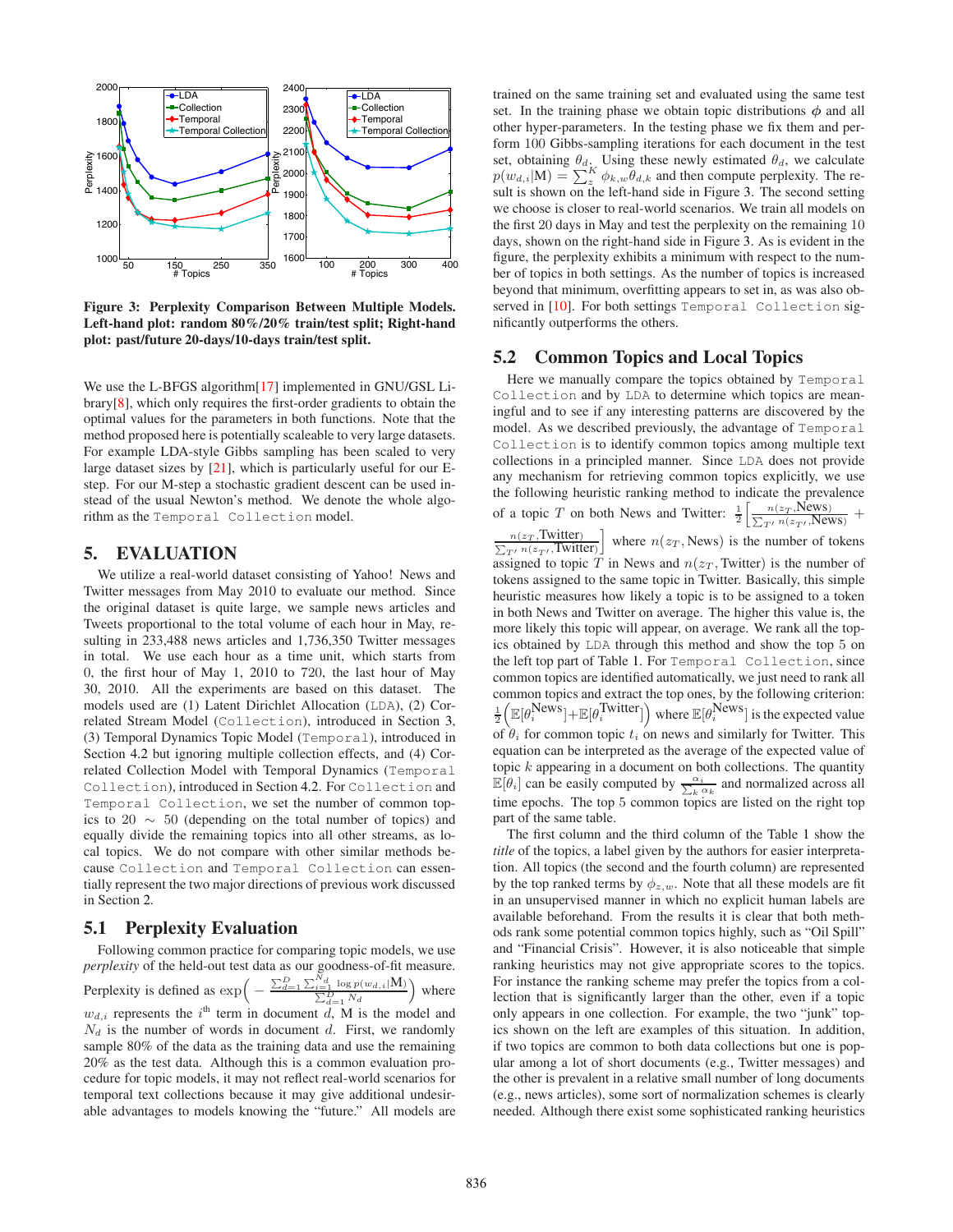| Comparison of Top Ranked Common Topics between LDA (Left) and Temporal Collection (Right) |                                                          |                |                                                              |  |  |  |  |
|-------------------------------------------------------------------------------------------|----------------------------------------------------------|----------------|--------------------------------------------------------------|--|--|--|--|
| <b>Title</b>                                                                              | <b>Top Terms</b>                                         | <b>Title</b>   | <b>Top Terms</b>                                             |  |  |  |  |
| "finance"                                                                                 | percent billion bank market greece financial banks debt  | "finance"      | percent billion bank greece financial debt banks euro crisis |  |  |  |  |
| "crime"                                                                                   | police car times vehicle found york square street bomb   | "oil spill"    | oil gulf spill coast drilling mexico water louisiana         |  |  |  |  |
| "junk"                                                                                    | link cont via #jobs #fb album super live wii #tcot #news | "world cup"    | world cup team league final players south season club        |  |  |  |  |
| "oil spill"                                                                               | oil gulf spill coast mexico gas drilling sea water       | "health care"  | health medical care cancer hospital patients study research  |  |  |  |  |
| "junk"                                                                                    | dont people cant thats youre bad look tell talk          | "UK election"  | minister party prime cameron political leader president      |  |  |  |  |
| Comparison of Local Topics between News (Left) and Twitter (Right)                        |                                                          |                |                                                              |  |  |  |  |
|                                                                                           | <b>News</b>                                              | <b>Twitter</b> |                                                              |  |  |  |  |
| <b>Title</b>                                                                              | <b>Top Terms</b>                                         | Title          | <b>Top Terms</b>                                             |  |  |  |  |
|                                                                                           |                                                          |                |                                                              |  |  |  |  |
| "crime"                                                                                   | police car times vehicle found york square street        | "social media" | blog video post check news via twitter online facebook       |  |  |  |  |
| "US election"                                                                             | election party law president vote political campaign     | "hash tags"    | #fb info #quote #fail #ge #lol #ff #twibbon cont             |  |  |  |  |
| "China"                                                                                   | minister china south india north chinese korea indian    | "non-English"  | les pas pour sur une cest est qui avec bien suis tout faire  |  |  |  |  |
| "jobs"                                                                                    | budget tax million money pay bill federal increase cuts  | "junk"         | cant this wait watch next believe gonna watching just        |  |  |  |  |

<span id="page-5-0"></span>Table 1: Example Topics from Our Dataset

[\[3\]](#page-8-30), we argue that our model can handle these issues in a more principled way by modeling common topics explicitly. For instance the  $\alpha$  values for common topics can shed light on how popular these topics are, either in one of the data collections or in all of them.

Since similar ranking heuristics do not work well for LDA to provide local topics for Twitter and news, we only report the local topics found by our method, shown in the lower part of Table [1.](#page-5-0) On the left-hand side top ranked local topics on news are presented while on the right hand side top local topics found on Twitter are shown. Interesting observations can be made based upon these results. First, news articles tend to have more "formal" topics, such as politics, education and economy, whereas a large fraction of the Twitter stream consists of personal chat and opinions. Therefore, besides the common topics (e.g., Table [1\)](#page-5-0) in both news and Twitter, local topics for Twitter seem less understandable and coherent. Indeed, throughout several experiments conducted on May's data and on other months as well, we observe that most of the local topics on Twitter are not very interesting. On the other hand, based on our experiments, some local topics (e.g "Crime") are on news but seldom picked up on Twitter. Many different kinds of criminal incidents are reported on a variety of news sources but not many of them really trigger interest on Twitter. Note that we understand that these results are preliminary and more thorough experiments are required. Nevertheless, our method provides a tool to investigate these interesting phenomena which are difficult or were impossible to be examined before [\[33\]](#page-8-10).

### 5.3 Case Study on A Common Topic

Besides finding common and local topics on news and Twitter, our model also provides information about the temporal dynamics of these topics. Here we take a topic related to "Kentucky Derby" as an example to show the usefulness of our method. The Kentucky Derby<sup>6</sup> is the premier annual American horse race and has a significant international following. In 2010 it took place on May 1<sup>st</sup>. We try to identify the topics related to this event from the results obtained by our model. Remember that topics are only distributions over words. In order to find potential topics, we check the ranking positions of a list of terms which are known to be related to the event (e.g., "horse", "race", "kentucky", "derby"). If these terms are ranked highly in a particular topic, we consider that topic to be about the Kentucky Derby. We list the top 5 ranked terms of the topic we found by this simple heuristic just described: "derby", "race", "borel", "kentucky" and "horse". The topic we matched is a common topic and therefore it has the same distribution over words for both News and Twitter, meaning that once an article in News or a message in Twitter refers to this topic, the same word distribution is used to generate words, which is guaranteed by the model. However, the difference between News and Twitter on how this topic would be selected in a document is controlled by a stream-specific prior  $\sim$  Dir( $\alpha_t^{(c)}$ ) and further governed by a stream-dependent temporal gamma function.

In order to show the time series of the topic on news and Twitter, we transform the counts into a valid distribution by calculating a  $p(t|z) = \frac{p(z|t)p(t)}{\sum t' p(z|t')p(t')}$  where t is a time epoch. Then,  $p(z|t)$ is estimated by the number of tokens assigned to topic  $z$  in time epoch  $t$  divided by the total number of tokens in time epoch  $t$  and  $p(t)$  is estimated by the total number of tokens in time t divided by the overall number of tokens across all time epochs. Basically, the probability  $p(t|z)$  tells us how likely the topic would appear in time epoch  $t$ . The results are shown in Figure [4.](#page-6-0) We first show the topic on the whole timeline (720 hours in May) on the top and show the first 120 hours at the bottom of the figure. The first observation is that the topic has two major peaks on both news and Twitter, shown in the upper part. This may reflect that "Kentucky Derby" is indeed a popular sports event. From the first 120-hour view of the topic, it is interesting to see that the topic first exhibited a peak on News and exhibited another peak on Twitter several hours later. This is a concrete example demonstrating the potential usage of our model to analyze common topics on multiple text streams in the timeline. A similar kind of analysis is conducted in [\[33\]](#page-8-10) using sophisticated heuristics to find common topics and to view the timelines of topics.

# 5.4 Case Study on Hashtags

Hashtags, a type of community convention<sup>7</sup> which starts with a "#" sign, have been heavily used as annotations to represent events and topics on Twitter. We select several hashtags that can act as indicators for certain events where each hashtag is clearly associated to some events in May, 2010. More specifically, we choose #mothersday for "Mothers Day", #memorialday for "Memorial Day", #bp for "Oil Spill", #kentuckyderby for "Kentucky Derby", #gaga for "Lady Gaga" and #justinbieber for "Justin Bieber". We wish to see whether these events can be discovered by different models and how well these topics can be presented. We believe these hashtags represent a large range of social events and therefore are representative. In order to make a fair comparison, we

<span id="page-5-1"></span><sup>6</sup> http://en.wikipedia.org/wiki/Kentucky\_Derby

<span id="page-5-2"></span><sup>7</sup> http://twitter.pbworks.com/Hashtags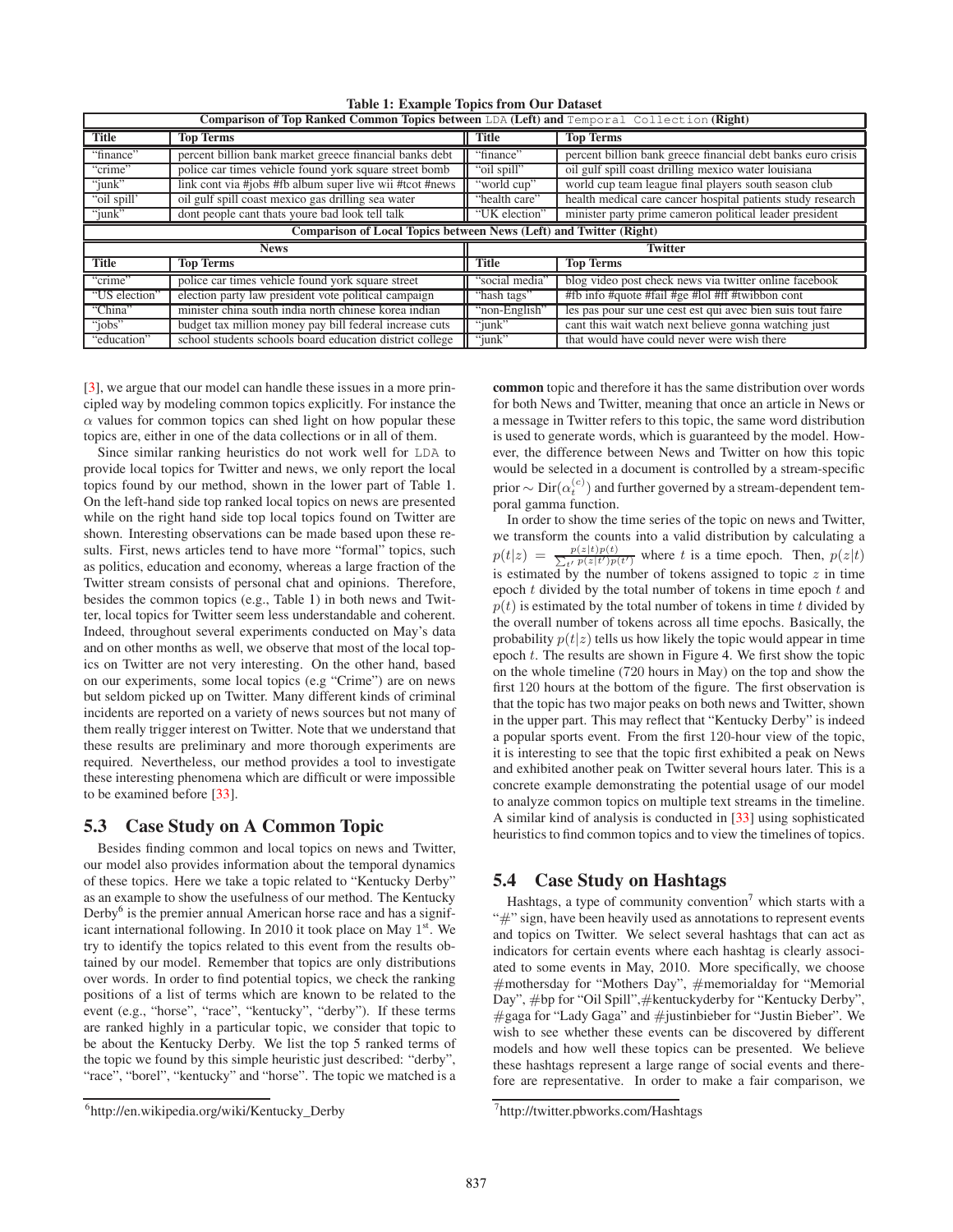

Figure 4: Temporal dynamics of "Kentucky Derby" on News and Twitter (X-axis is the hours in May, 2010. Y-axis is  $p(t|z)$ ).

<span id="page-6-1"></span><span id="page-6-0"></span>Table 2: Hashtag-to-Topic Mappings

| Hashtag                                               |  | <b>Top Terms of Mapped Topic</b>                     |  |  |  |  |
|-------------------------------------------------------|--|------------------------------------------------------|--|--|--|--|
| [a] Hashtag Mapping for LDA model                     |  |                                                      |  |  |  |  |
| $#$ mothersday                                        |  | family home life children mother son friends         |  |  |  |  |
| $#$ memorialday                                       |  | event june call center community club park           |  |  |  |  |
| #bp                                                   |  | oil gulf spill coast mexico gas drilling             |  |  |  |  |
| #kentuckyderby                                        |  | race car track kentucky win top cars                 |  |  |  |  |
| $\#$ gaga & $\#$ justinbieber                         |  | justin lady super try bieber ider rio gaga jonas     |  |  |  |  |
| [b] Hashtag Mapping for Temporal Collection model     |  |                                                      |  |  |  |  |
| $#$ mothersday                                        |  | family children day home life church mother          |  |  |  |  |
| $#$ memorialday                                       |  | memorial event day june community center             |  |  |  |  |
| #bp                                                   |  | oil gulf spill coast drilling mexico water louisiana |  |  |  |  |
| #kentuckyderby                                        |  | derby race borel kentucky horse super                |  |  |  |  |
| $\#$ gaga & $\#$ justinbieber                         |  | bieber music video song gaga album lady              |  |  |  |  |
| [c] KL Divergence between Hashtags and Matched Topics |  |                                                      |  |  |  |  |
| Hashtag                                               |  | LDA vs. Temporal Collection                          |  |  |  |  |
| $#$ mothersday                                        |  | 1.1911/0.7714                                        |  |  |  |  |
| $#$ memorialday                                       |  | 1.4331/0.9365                                        |  |  |  |  |
| #bp                                                   |  | 0.3958 / 0.1577                                      |  |  |  |  |
| #kentuckyderby                                        |  | 1.9924/0.8183                                        |  |  |  |  |
| #gaga & #justinbieber                                 |  | 2.2391 / 1.1754                                      |  |  |  |  |

transform the volume of these hashtags over time into distributions by using a technique similar to those introduced above. The first question we want to ask is whether the models can identify topics that reflect the events behind these hashtags. We map hashtags onto the topics obtained by the models and top ranked terms in these topics are examined to see whether these terms have any relationships with the underlying events. To map the hashtags, we calculate the following probability  $p(z|w) = \frac{p(w|z)p(z)}{\sum_{z'} p(w|z')p(z')}$  where  $p(w|z)$  is exactly  $\phi_{z,w}$ , provided by the trained models and  $p(z)$ can be easily estimated by the counts. Intuitively, this probability tells us how likely a topic is to be selected, given the term. For the Temporal Collection model, all topics (including common topics and local topics) are treated as candidates to be matched. We map hashtags to topics for both LDA and our model, shown in the upper part of Table [2.](#page-6-1) Both models map #gaga and #justinbieber together onto a single topic, indicating that topics obtained by these models do not strictly correspond to real world events. Although some top ranked terms are similar for both models, the results from the Temporal Collection model are arguably better, in terms of *interpretation* of these terms. For instance, the Temporal Collection model explicitly ranks terms "memorial" and "day" highly in the list, implying this topic has much closer relationship with "Memorial Day", while LDA only has terms with broader connections with this kind of event. Similarly, the Temporal Collection model ranks more specific terms highly for 'Ken-

Table 3: Evaluation on Retrieval Performance

<span id="page-6-2"></span>

| <b>Method</b>                | <b>MAP</b> |
|------------------------------|------------|
| <b>TF-IDF</b>                | 0.673      |
| $\Gamma$ TF-IDF + Plain LDA  | 0.685      |
| TF-IDF + Collection          | 0.703      |
| TF-IDF + Temporal Collection | 0.732      |

tucky Derby" (e.g., "borel", "horse", "pletcher") while the topic obtained by LDA is essentially related to many races including "car races" and "horse races".

We can also compare the time-series of topics and hashtags to determine whether they are similar. The assumption is that, if they behave similarly on the timeline, the topics might be good choices for *explaining* the underlying events. Note that we are not seeking the exact match here since the topics have many more terms rather than a single hashtag and it may explain multiple events. Again, we transform the volumes into probabilities. We plot the time series of selected hashtags and the time series of selected topics in the same plots, shown in Figure [5.](#page-7-2) For each hashtag we compare its time series, obtained using LDA, with those obtained from our model. Although top ranked terms may look similar, the time series of these topics behave significantly differently. For LDA, because of the fixed Dirichlet hyper-parameter  $\alpha$  over time, the models may give inappropriate "pseudo counts" for certain topics in the timeline. Indeed, one property of Dirichlet distribution can shed some lights on the observation:  $\mathbb{E}[\theta_k] = \frac{\alpha_k}{\sum_{k'} \alpha_{k'}}$  where the expected value of  $\theta_k$ , the proportion of topic k represented in a document, is the ratio of the Dirichlet parameter  $\alpha_k$  over the sum of all  $\alpha$  values. Since  $\alpha$  values are fixed over time, this expected value will also be constant over time, leading to the fact that the topic assignments fluctuate around a certain value, though with variance, which is exactly shown in our experiments. This drawback of LDA may lead to difficulty in identifying the peaks of these topics. On the other hand, in our model, since the hyper-parameters  $\alpha$  are controlled by the temporal gamma functions, the rise and fall of these values may give good hints for the model to assign topics to words, yielding better modeling temporal dynamics. Also, from the results, our models can better match the peaks of hashtags, indicating that the method can better reflect real events.

We can further compare these time series quantitatively. Since these time series are valid distributions over time, KL divergence is employed to measure their "distance" as follows:  $\sum_{t} p(t|w_1) \log \frac{p(t|w_1)}{p(t|w_2)}$ . KL divergence is non-negative and the sympler the value is the more similar two distributions are We smaller the value is, the more similar two distributions are. We calculate the KL divergence between hashtag time series and topic time series for both LDA and our model. The results are shown in the bottom part of Table [2.](#page-6-1) From the results it is obvious that the time series of topics obtained by the Temporal Collection model better match the corresponding hashtag time series, yielding lower KL divergence scores. This also validates the visual evidence from Figure [5.](#page-7-2)

# 5.5 Performance on Retrieval

As a further demonstration of the utility and effectiveness of our model, we apply it in a toy application that uses it as part of an information-retrieval relevance measure. For a query  $q$  and document d, the idea is to use the probability  $p(q|d)$  that q was generated by  $d$ 's generating model as a measure of the relevance of  $d$  to  $q$ . In a scheme similar to that used in [\[29\]](#page-8-31) we use a relevance measure  $S(d|q)$  that is a linear combination of  $p(q|d)$  and a simple TF-IDF-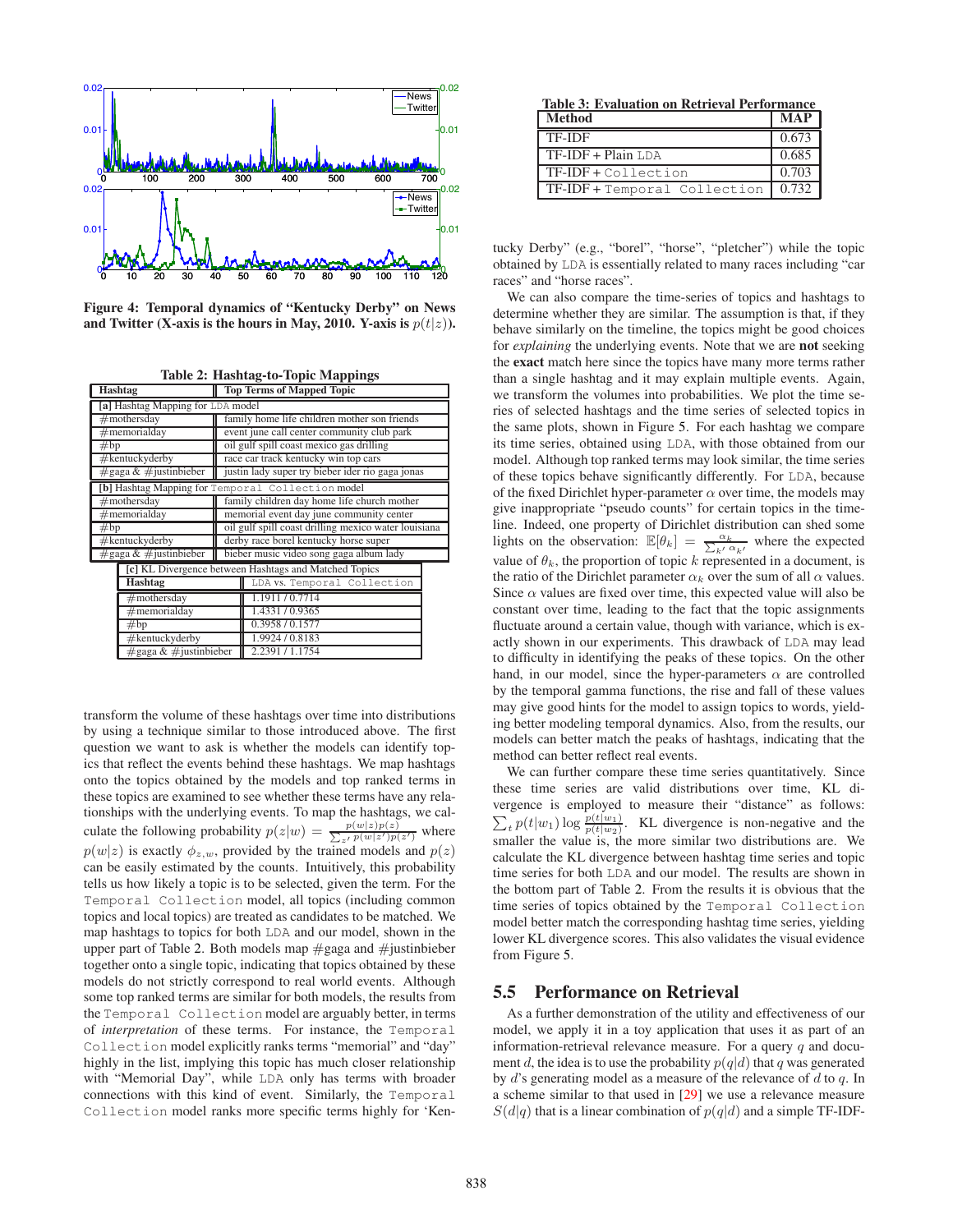

<span id="page-7-2"></span>Figure 5: The distributions  $p(t|z)$  of mapped topics in May. Xaxis is the hour number. Y-axis is the probability.

based cosine-similarity score  $\tau(d, q)$ . That is

<span id="page-7-3"></span>
$$
S(d|q) = \lambda \tau(d,q) + (1-\lambda) p(q|d). \tag{14}
$$

For our experiment we select the top 20 queries from GoogleInsights in the time period of May 2010, corresponding to our datasets. To select retrieval candidates we compute  $\tau(d, q)$  for all tweet-query pairs  $(d, q)$  and use these scores to rank the tweets for all queries. We then select the top 50 tweets from that ranking for each query. These tweets and queries are then submitted to Amazon Mechanical Turk for manual relevance judgements, which we use as ground truth. These judgements are assigned using a three-level scale consisting of "relevant", "neutral" and "nonrelevant." For each pair  $(d, q)$  three judges are assigned to assess the relevance and only the pairs on which at least two workers agree are kept, leaving a total of 922 tweets.

Mean Average Precision (MAP) for the top 20 positions is used for retrieval-accuracy characterization. These top-20 MAP scores are computed for each of four combinations of the TF-IDF measure  $\tau(d, q)$  and a topic model. For each combination the parameter  $\lambda$  of [\(14\)](#page-7-3) is varried over the range [0, 1] and the optimal (highest MAP) value is determined. The corresponding MAP values are shown in Table [3.](#page-6-2) From these results we see that the choice of topic model used affects retrieval accuracy, with the highest retrieval accuracy being associated with the combination of TF-IDF and Temporal Collection scores.

### <span id="page-7-0"></span>6. CONCLUSION & FUTURE WORK

Modeling the temporal dynamics of topics is still a challenge, especially on multiple data collections. In this paper we propose a model for use in automatically analyzing multiple correlated text streams with their temporal behavior in a principled way. Our method bridges the recent advances in topic-modeling and information cascading in social media. We extend topic models by allowing each text stream to have local topics and shared topics, overcoming several theoretical problems of previously proposed models for similar problems. For temporal modeling we associate each topic with a time-dependent function that characterizes its popularity over time. By combining the two models, we can effectively model the temporal dynamics of multiple correlated text streams in a unified framework. Compared to related work our method is easy to implement and can potentially scale to large datasets. Additionally our method provides a new tool for browsing and mining a variety of types of social media simultaneously. For future work it will be interesting to utilize Bayesian non-parametric techniques to automatically learn the number of topics from the dataset. This is especially valuable for our model where the number of common topics and local topics must be manually assigned in current settings. In addition in order to better reflect real events, topics can be linked with named entities such that each topic is forced to contain a certain number of entities. It is also interesting to see hierarchical modeling of topics with temporal dynamics, which permits users to "zoom in" and "zoom out" on large topics (e.g. "oil spill") and track their evolution over time.

### Acknowledgements

We thank Suju Rajan and Brian D. Davison for helping to improve the quality of the paper.

### <span id="page-7-1"></span>7. REFERENCES

[1] A. Ahmed and E. P. Xing. Timeline: A dynamic hierarchical Dirichlet process model for recovering birth/death and evolution of topics in text stream. In *Proceedings of the 26th*